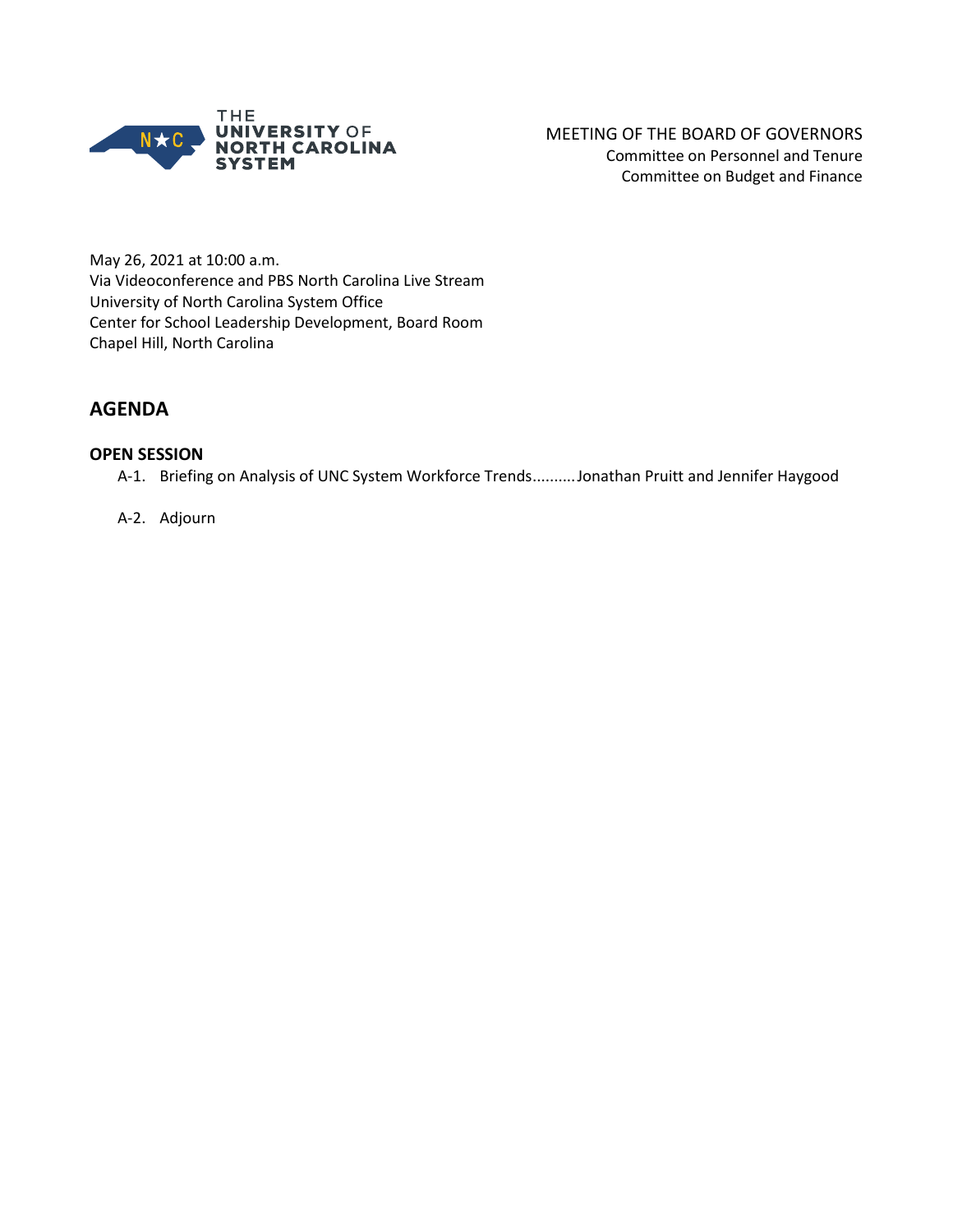

MEETING OF THE BOARD OF GOVERNORS Committee on Budget and Finance Committee on Personnel and Tenure May 26, 2021

## **AGENDA ITEM**

A-1. Briefing on Analysis of UNC System Workforce Trends.....................Jonathan Pruitt and Jennifer Haygood

- **Situation:** As part of a planned review, the UNC System has been engaged in a multi-year analysis of trends in the size of the University's workforce. The committees will begin to review System-wide data on changes to the workforce over the past five years.
- **Background:** At the February 2021 meeting of the Committee on Personnel and Tenure, a briefing was provided on the UNC System's Job Category (JCAT) structure which is used by our constituent institutions and the UNC System Office to identify and track positions by specific occupational category and function. The JCAT structure was originally developed in 2008 based on a similar approach at the University of Georgia System to aid in response to workforce inquiries addressed to the UNC System Office. The JCAT structure was further influenced by the Integrated Postsecondary Education Data System (IPEDS) which is used to satisfy various federal reporting requirements for universities and colleges.

The System Office staff is completing a five-year analysis of changes in the size of the University workforce. This study is intended to illustrate workforce trends in functional job categories over five fiscal years (FY16 – FY20) and will continue as an ongoing reporting process each fiscal year for the president and Board of Governors.

**Assessment:** The latest analysis from will be presented to the joint committees.

**Action:** This item is for information only.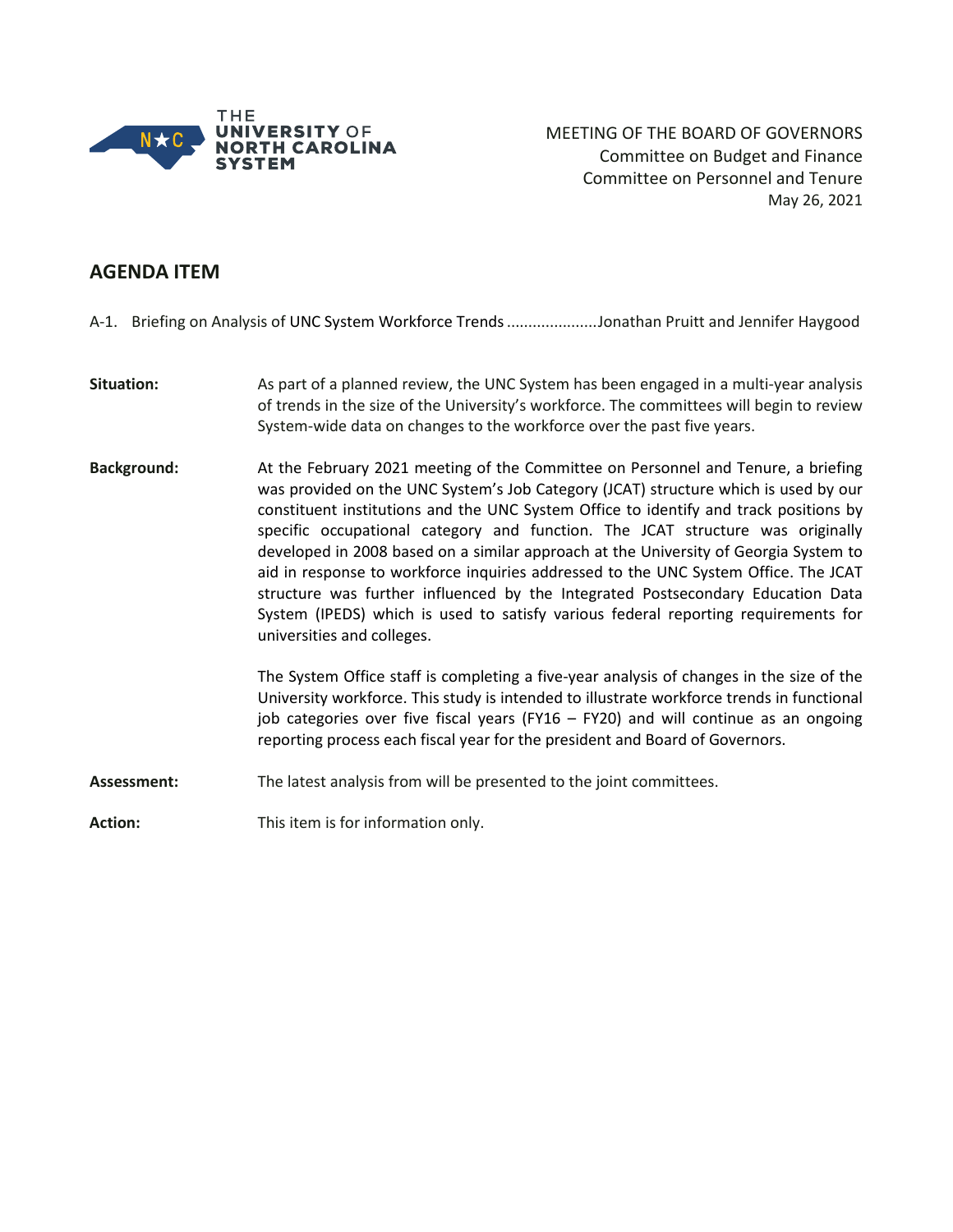

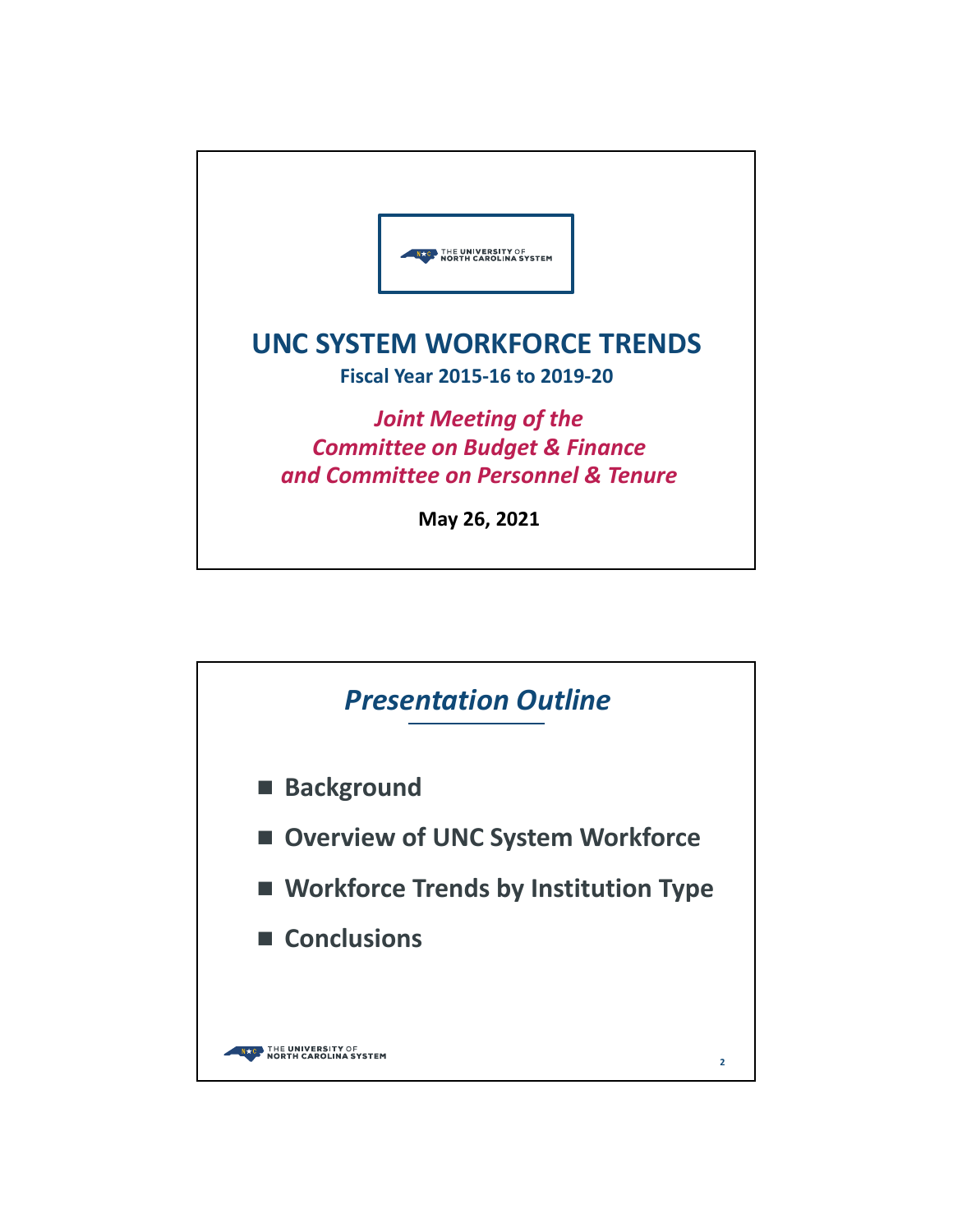

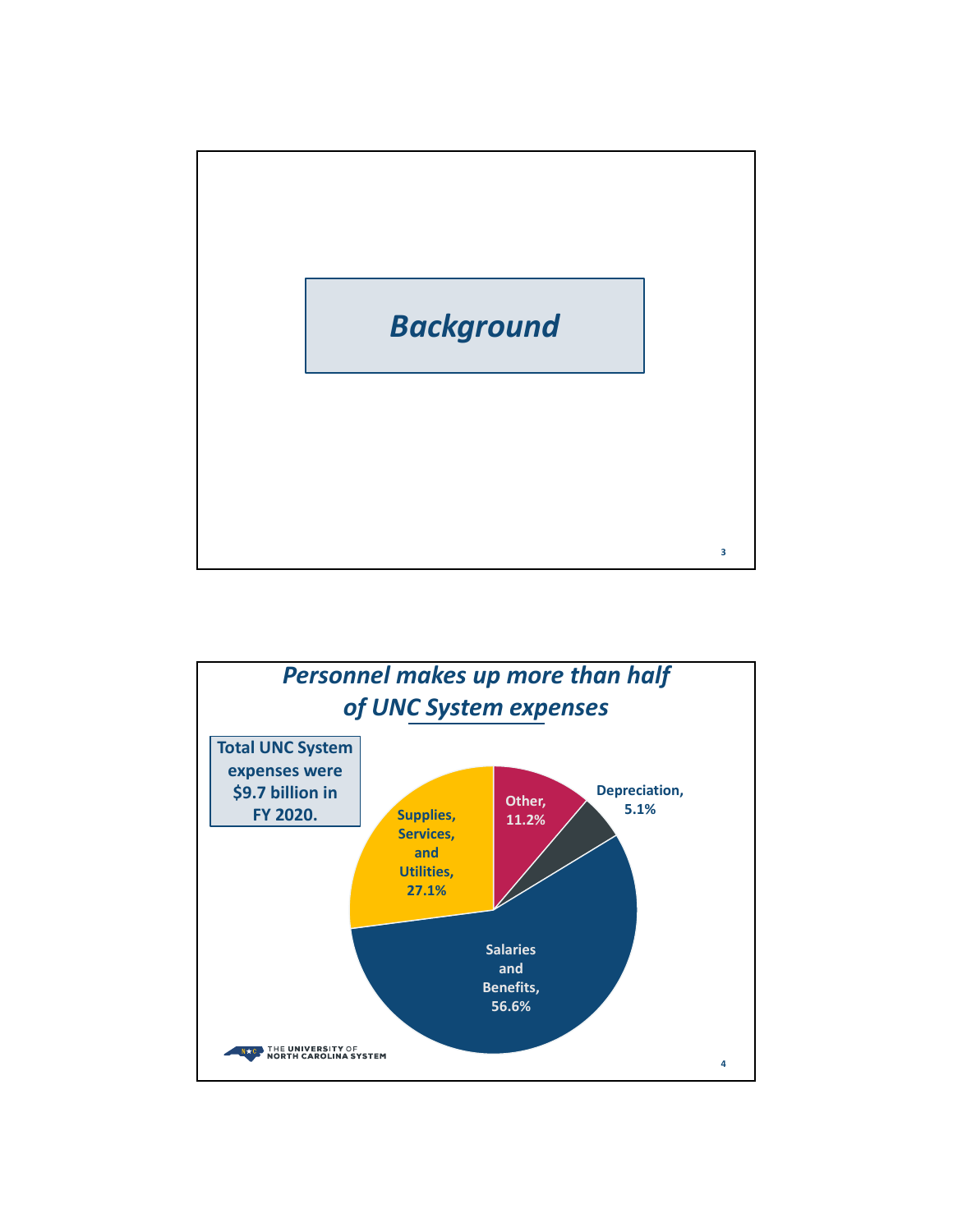

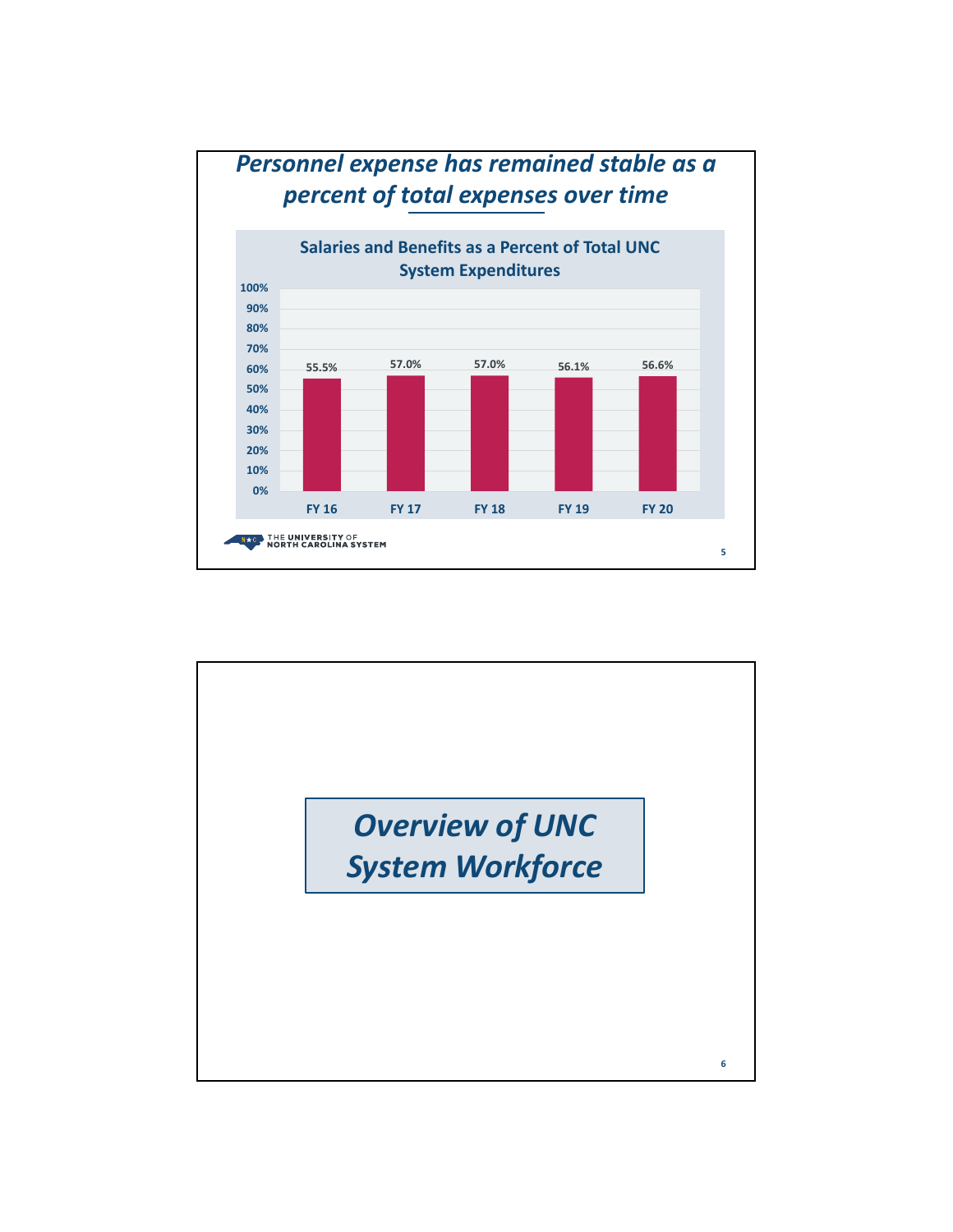

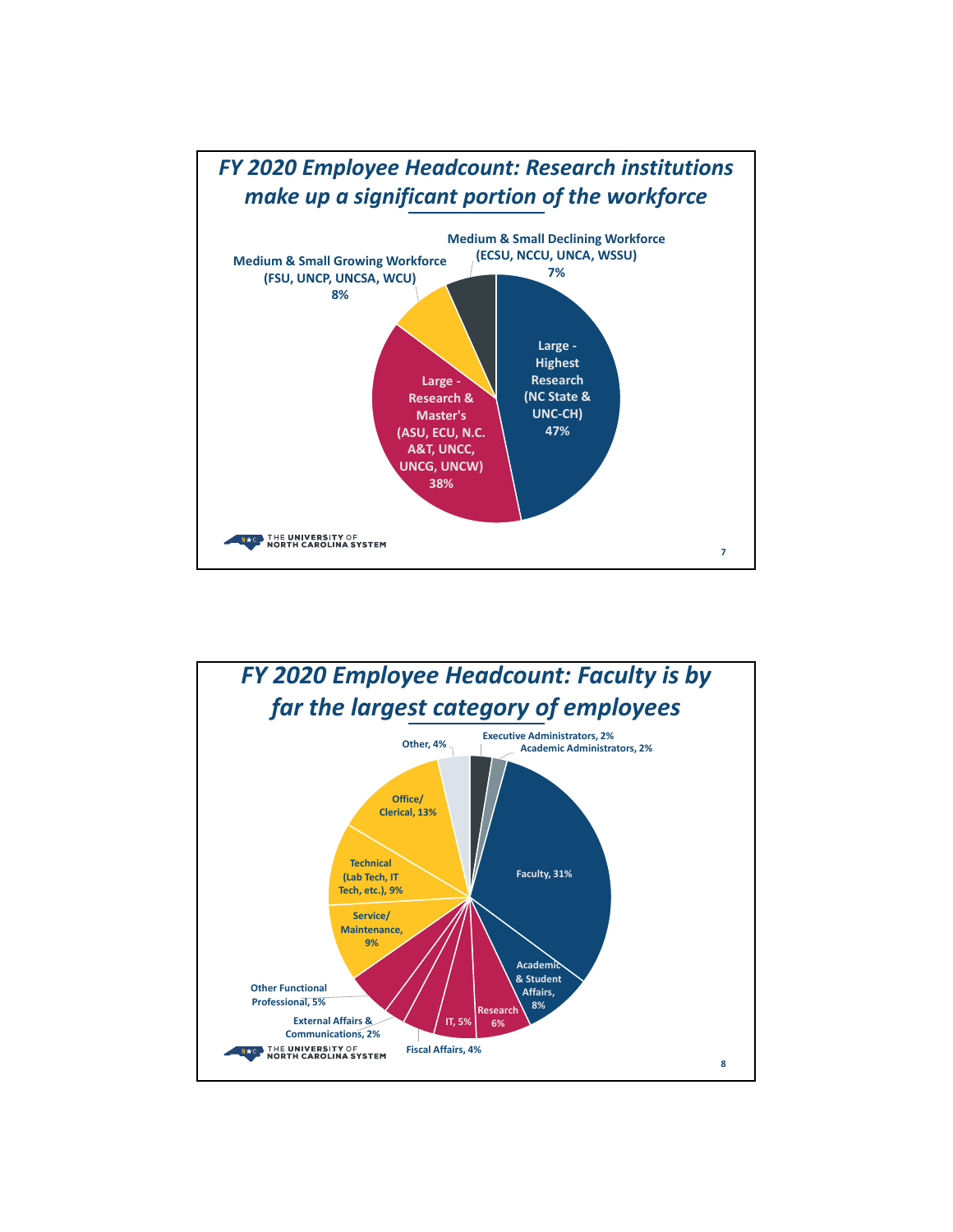

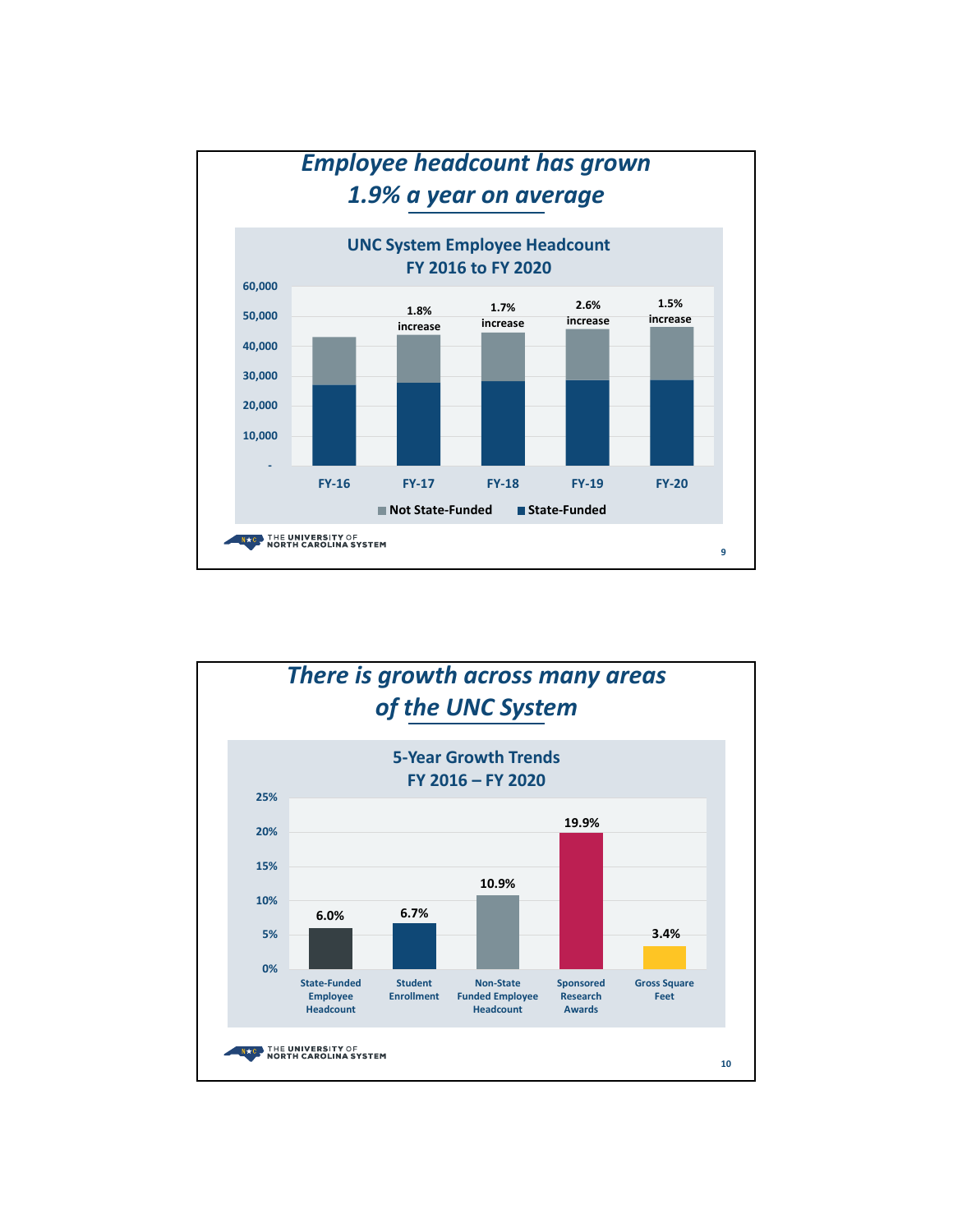

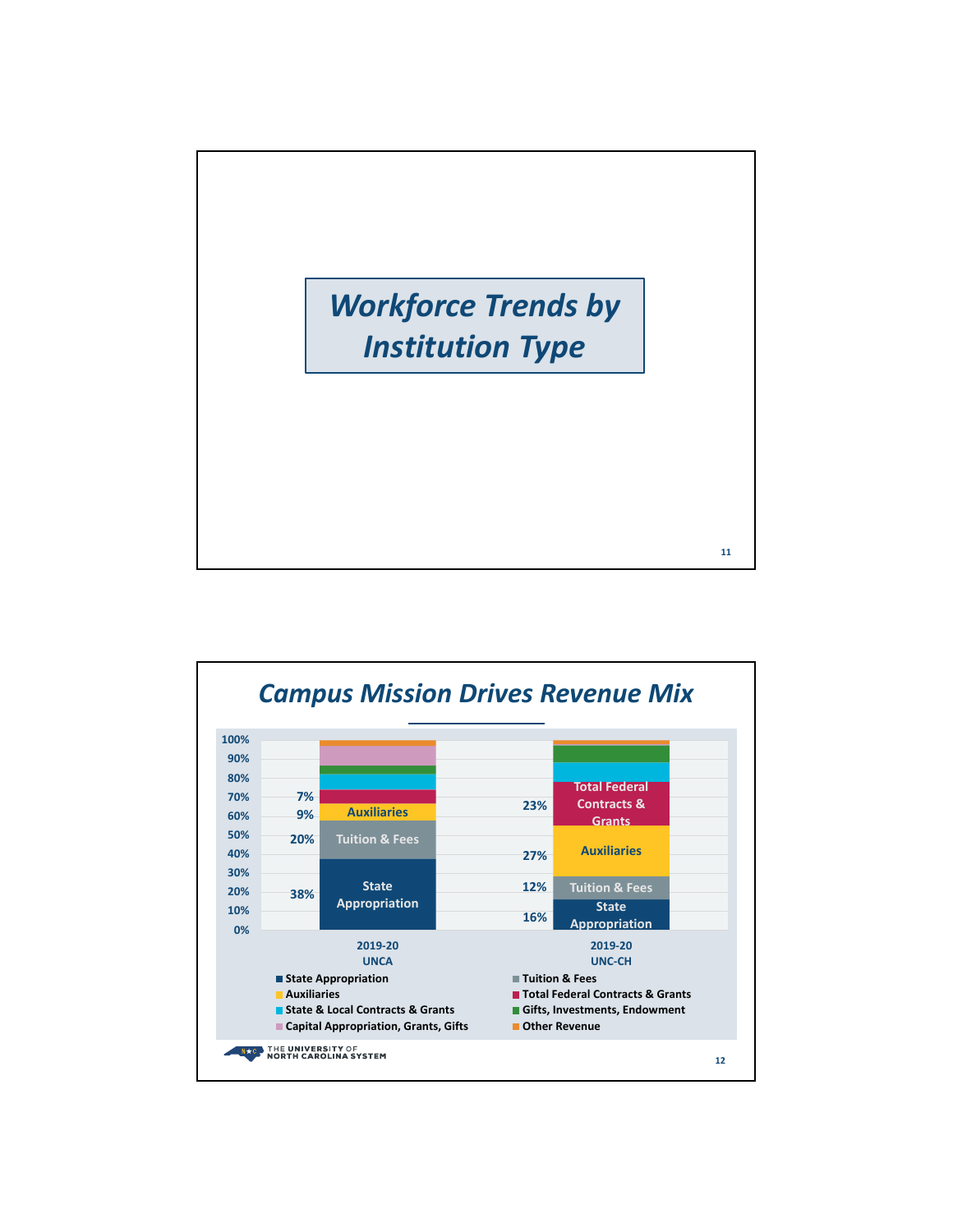

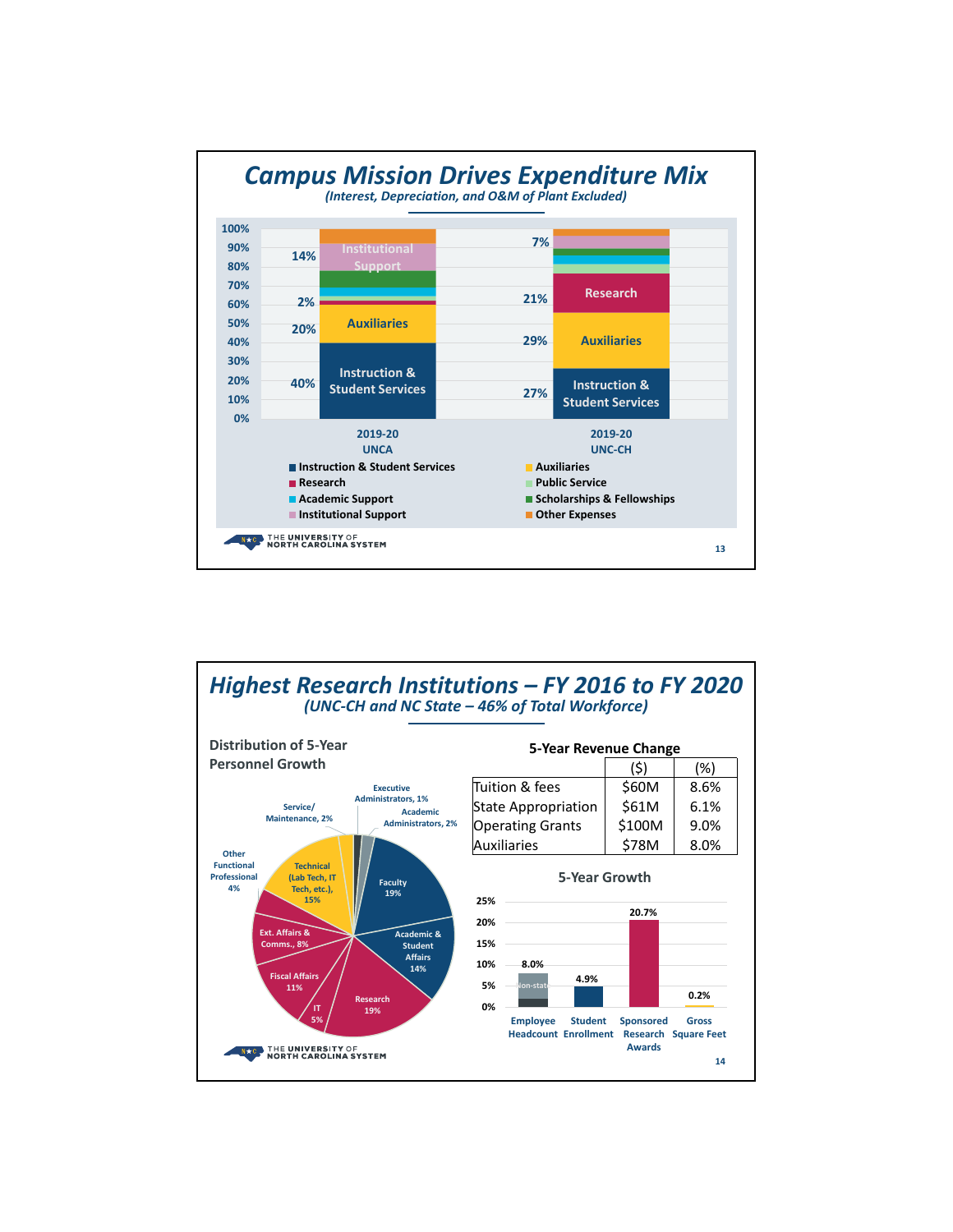

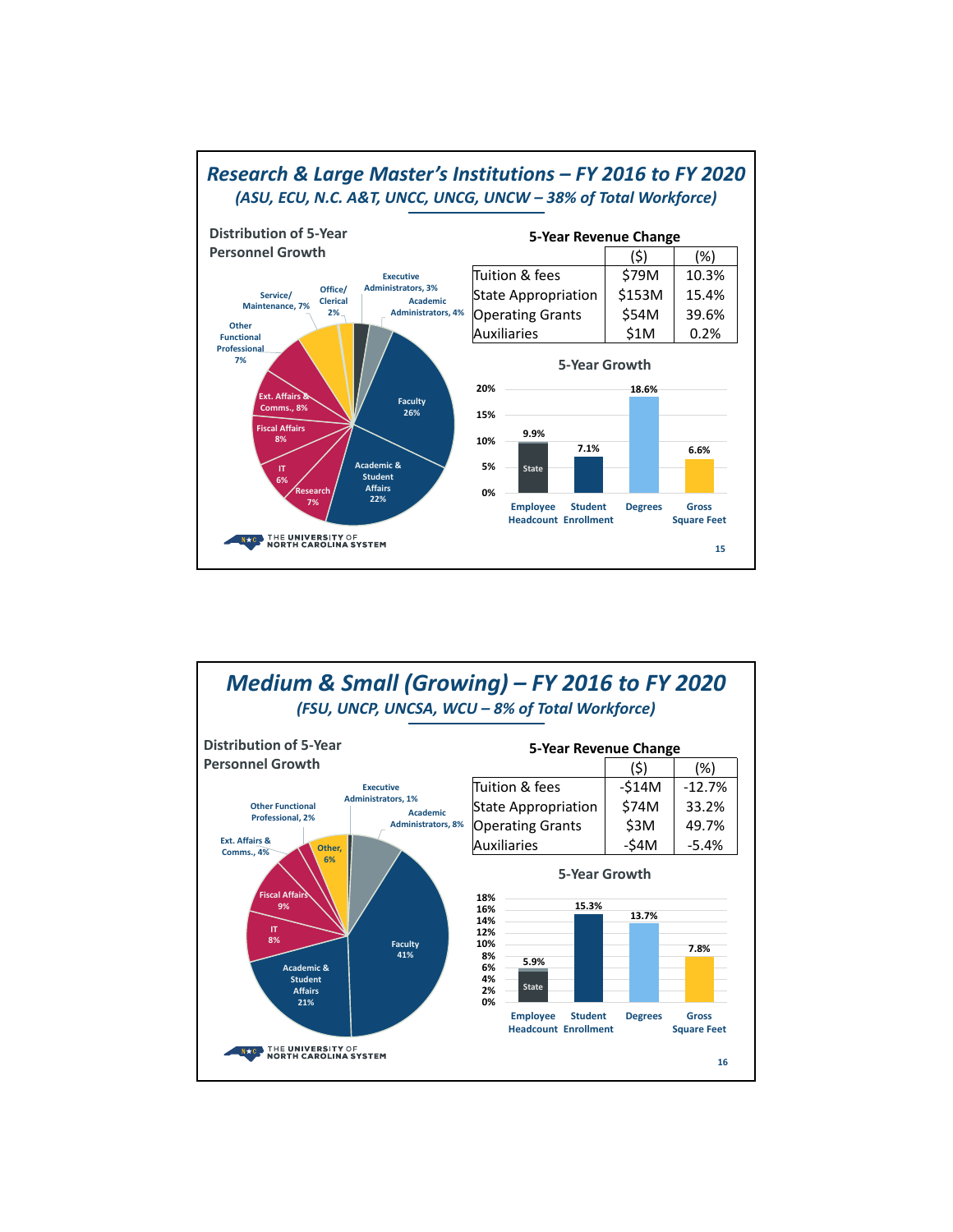

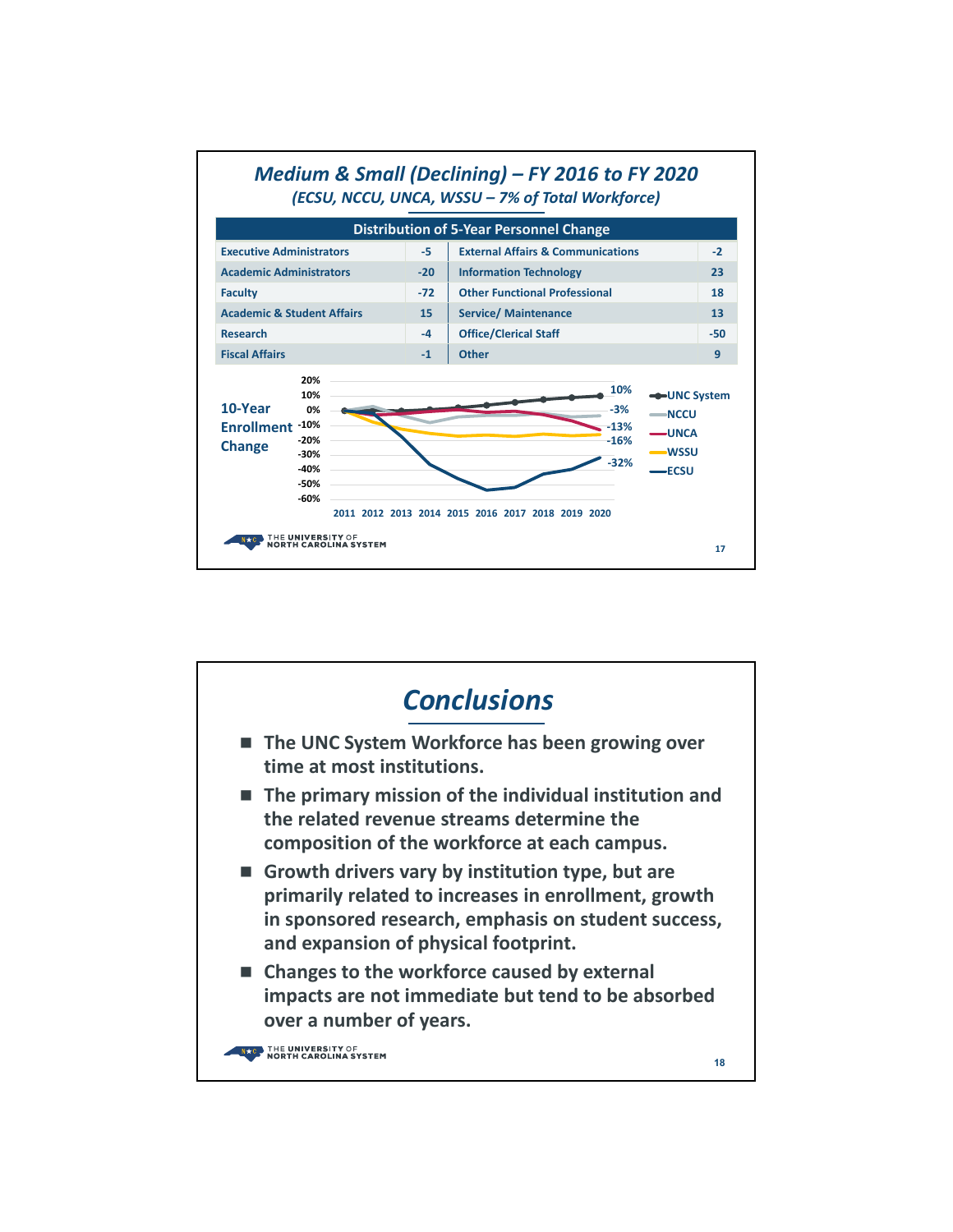